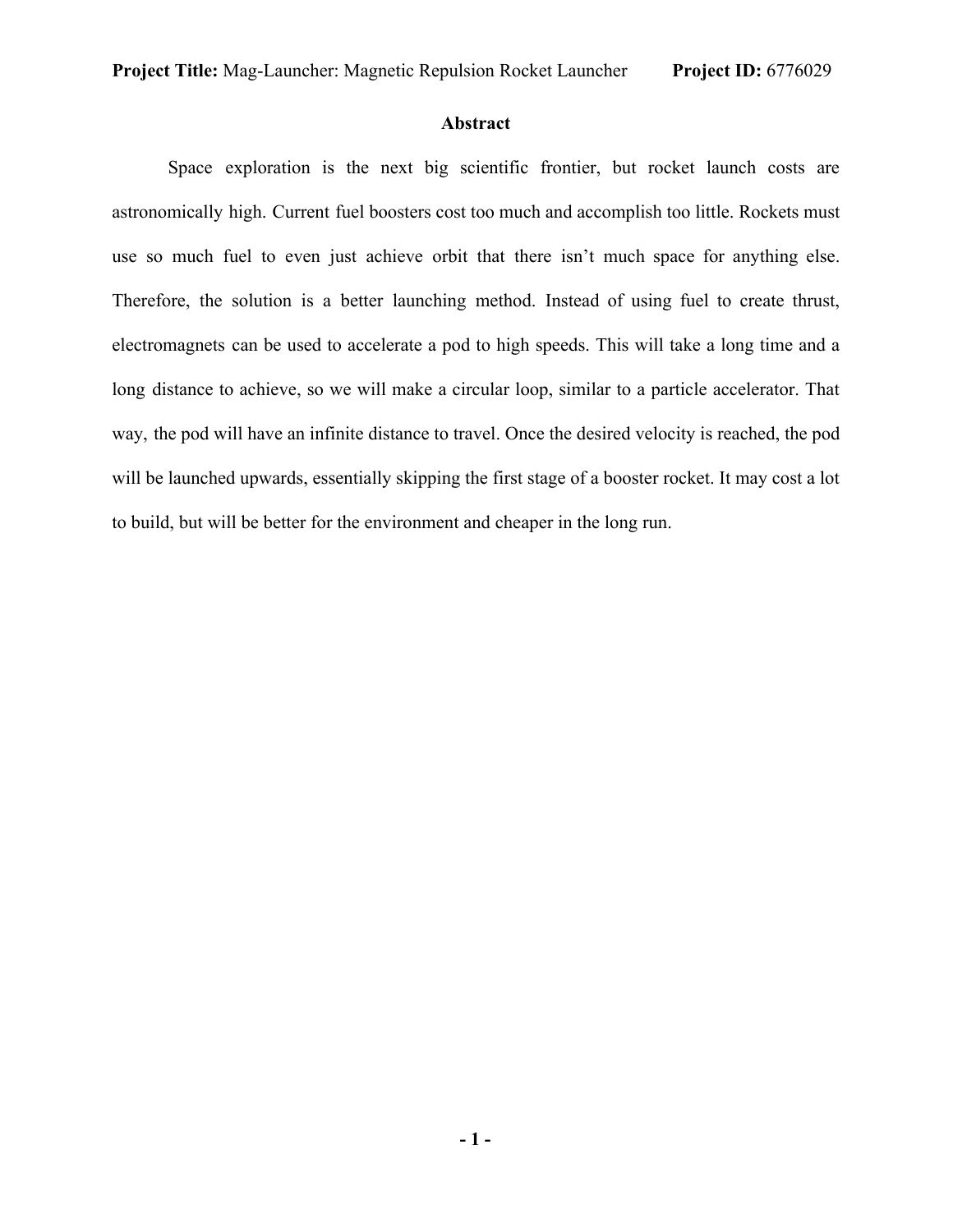#### **Mag-Launcher: Magnetic Repulsion Rocket Launcher**

Today, the cheapest method for launching rockets is using reusable boosters. Still, boosters, like the Falcon 9, cost a tremendous \$22 million USD to build and \$4 million USD for refurbishing<sup>1</sup>. The exorbitant price for launching rockets limits space exploration. The proposed technology will use magnetic repulsion to reduce the cost of launching rockets, increase space exploration, and be better for the environment.

#### **Present Technology**

One major currently used solution to reduce the cost of sending rockets into space is reusable boosters. Companies such as SpaceX have designed and built reusable boosters to be placed on the bottom of rockets. Such rockets make it possible to reuse the first-stage booster of the rocket for multiple flights before needing to discard it, ergo eliminating the need for building a new booster for each flight. Implementing this kind of reusable technology for space travel allows for the cost of building and launching rockets to be reduced by several million dollars<sup>2</sup>.

Rockets with reusable boosters, such as the one on SpaceX's Falcon 9, for instance, have pre-determined flight plans. After launch, the reusable first-stage booster carries the cargo and potentially a second-stage booster to an altitude of about 100 kilometers. Once the rocket has reached this specified altitude, the first-stage booster detaches, leaving the cargo and a second booster to complete the trip. This first-stage booster will then, instead of simply falling to the bottom of the ocean like normal boosters, touch down safely on a landing barge and then be shipped back to where it needs to be reused. This process is quite meticulous though. The first step after the booster separates from the second-stage booster is that small thrusters around the

<sup>1</sup> https://cosmosmagazine.com/space/launch-land-repeat-reusable-rockets-explained/

<sup>2</sup> https://www.pressreader.com/uk/how-it-works/20180419/283386242473371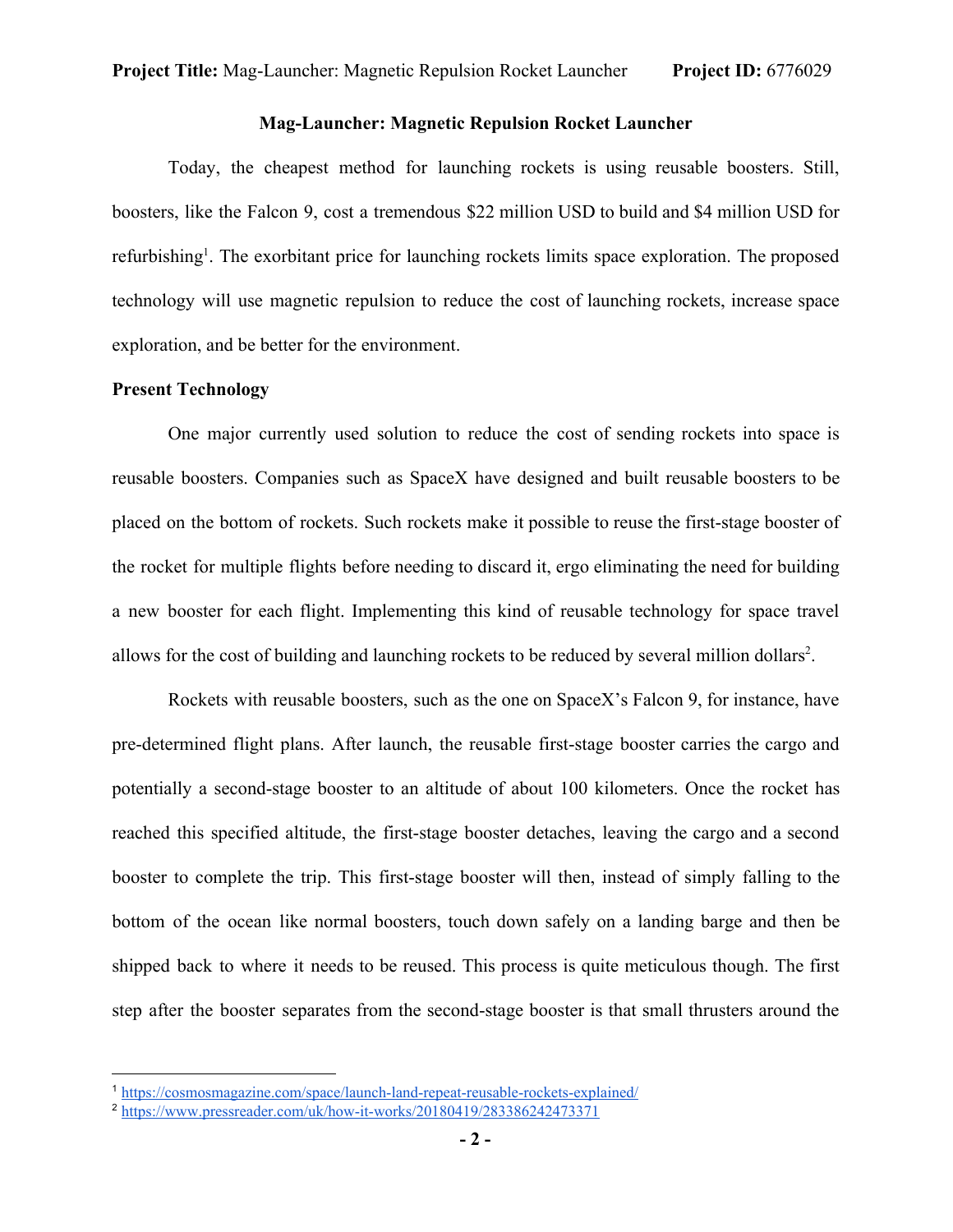booster begin to activate to rotate the booster, keeping it upright. Then, the engines of the first-stage booster, along with the grid fins and the onboard computer, guide the booster down to ensure a smooth touchdown. Part of this process includes the reactivation of some of the boosters, slowing down the rocket's velocity and thus keeping the booster unscathed and ready to use again<sup>3</sup>.

Furthermore, there have been several minor improvements. One of which is fuel efficiency. NASA currently uses liquid hydrogen as a propellant. This extremely light and efficient propellant helps reduce the cost of space missions<sup>4</sup>. Additionally, there have been discoveries and improvements in rocket design. Most notably, the nose cone and fins reduce drag and increase stability. Thus, resulting in a rocket that requires less fuel for thrust and stability<sup>5</sup>.

Although these solutions reduce the cost of launching rockets, they can be improvements. For example, reusable boosters are not a flawless solution because re-fuel is required for every mission<sup>6</sup>. This caveat inspired the proposed solution — one that works in conjunction with the reusable rocket technology. It features a reusable magnetic repulsion launch system that will reduce the number of boosters and fuel necessary for a successful and sufficiently powerful launch. Rather than using tons of gallons of fuel, the proposed solution intends to use a very minimal amount of fuel and instead primarily use electromagnetic repulsion to launch the rocket. Although it may not be possible for such a launch to occur with no fuel at all, the proposed solution will still save significantly more fuel than the current solution we have: reusable boosters.

<sup>&</sup>lt;sup>3</sup> https://cosmosmagazine.com/space/launch-land-repeat-reusable-rockets-explained/

<sup>&</sup>lt;sup>4</sup> https://www.nasa.gov/topics/technology/hydrogen/hydrogen\_fuel\_of\_choice.html

<sup>5</sup> https://www.sciencelearn.org.nz/resources/392-rocket-aerodynamics

<sup>6</sup> https://www.pressreader.com/uk/how-it-works/20180419/283386242473371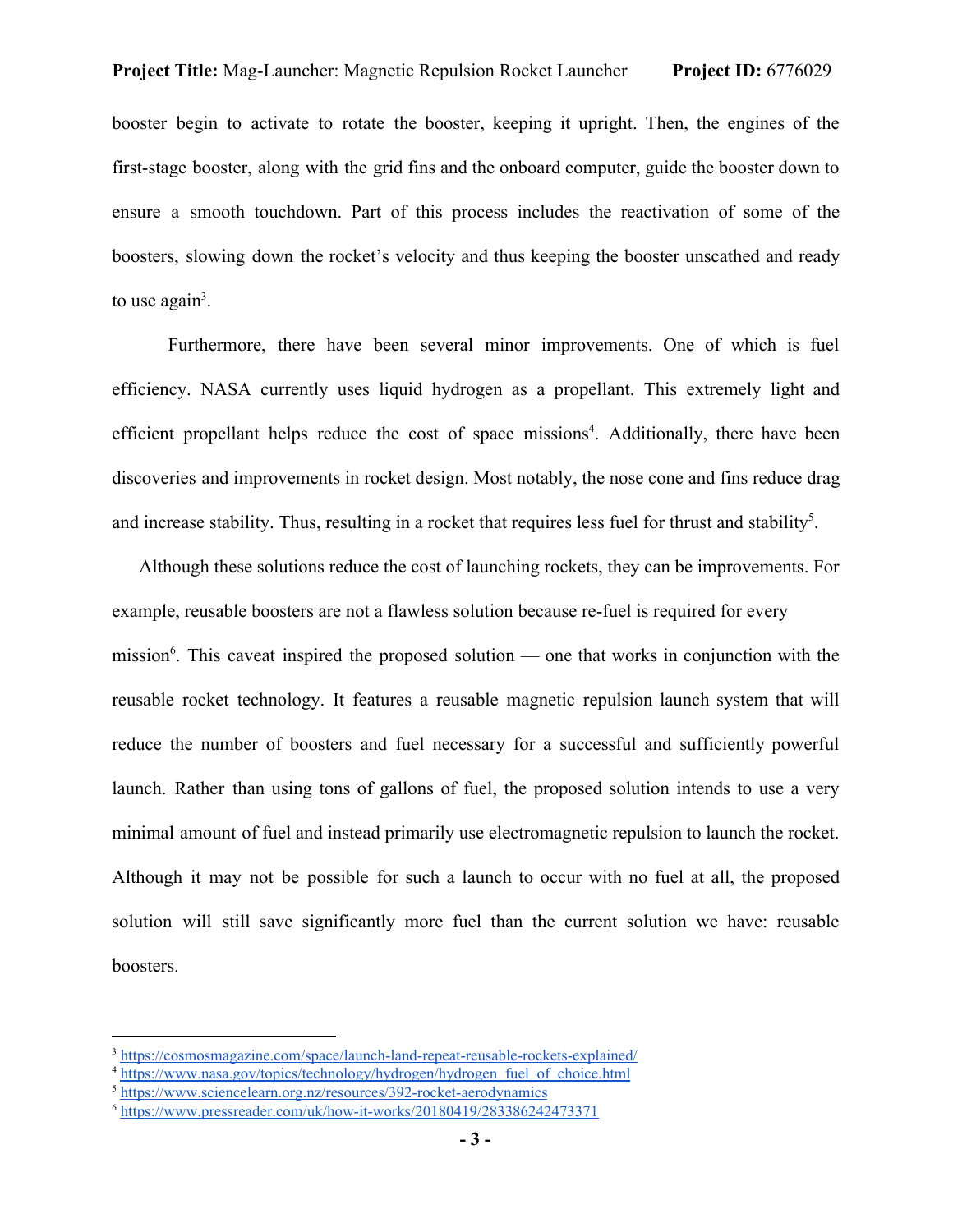## **History**

In around 400 B.C.E, Archytas developed one of the first devices that employed principles crucial to the main integrity of a rocket flight. In the model, escaping steam propelled the bird attached to wires. Around 300 years later, Hero of Alexandria created a similar steam propelled device. A sphere suspended over a kettle of boiling water would rotate. Steam would enter through two L-shaped tubes and provided thrust for the design. In the starting century of the Common Era, the Chinese attached gunpowder filled tubes to arrows. They soon realized that the tubes could be fired on their own, creating the first true modern rocket. For centuries, rockets were mainly used for weaponry until Wan-Hu. He wanted to create a flying chair with rockets, but it is assumed that he blew up and failed in around 1500 C.E. Through the end of the 18th and start of the 19th century, rockets were again used again before the start of modern rocketry. In 1898, Konstantin Tsiolkovsky proposed the idea of exploring space by utilizing rockets. Early in the 20th century, Robert H. Goddard conducted experiments in rocketry. His first design used a solid propellant. He concluded that solid propellants would be too heavy leading to the change of using liquid propellants. On March 16, 1926, his liquid oxygen and gasoline-powered rocket launched only 12.5 meters into the air. As rockets were studied and became more advanced throughout the duration of World war II, scientists believed more that they could be used for space exploration. The Soviet Union U.S.A formed separate space programs. On October 4, 1957, the Soviet Union successfully launched satellite Sputnik I into the Earth's orbit. Within the next few decades, robots, humans, and the ISS were launched and sent into space<sup>7</sup>.

<sup>7</sup> https://www.grc.nasa.gov/www/k-12/TRC/Rockets/history\_of\_rockets.html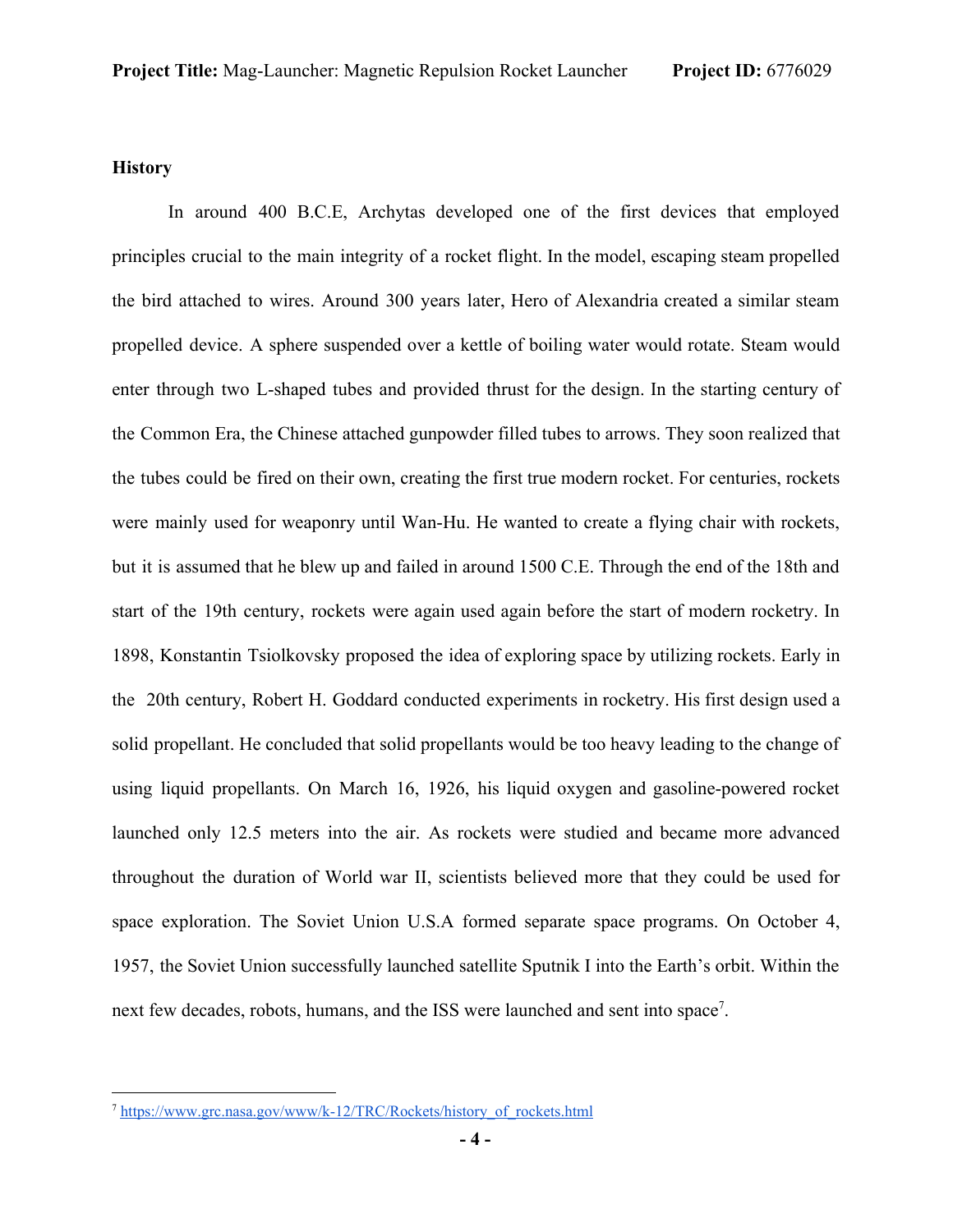One-time use boosters were utilized for space missions. These one-time boosters allowed for sending loads into space without having to worry about retrieving the boosters after they detach from the rest of the rocket. This method, however, was wasteful and expensive. An abundance of materials are needed to build new boosters for each launch. In addition, around a million more dollars are required to purchase enough fuel needed for each launch. This made every rocket launch into space very expensive, costing hundreds of millions of dollars.

One-time boosters are jettisoned at a pre-determined altitude. Once the desired altitude is reached by the rocket, the first-stage one-time use boosters are detached. After detachment, the boosters fall back to Earth. Rockets have a set flight path which is mostly over an ocean. Therefore, boosters would fall into the ocean after detachment. Unlike newer, reusable boosters, one-time boosters would not be retrieved and are permanently disposed of in the ocean<sup>8</sup>.

The high cost of having to build new boosters for each space mission is the catalyst for the creation of reusable boosters. Although fuel was still an extraordinary expense, the new, reusable boosters were separated into stages. Once each stage was complete, it would detach and land back on Earth, where it could be refurbished and reused. This was much more efficient than building new boosters, both cost and time-wise. Not all the parts could be recovered, but it was still an improvement. However, the first stage required tremendous amounts of lift to propel the rest of the rocket. Over time, rockets have slowly grown more efficient with advances in technology and design. Newer engines, more powerful internal computers, cheaper fuel, and materials have all helped revolutionize the modern rocket. Yet although such advancements have

<sup>8</sup> https://youtu.be/P1wMn8g7lW8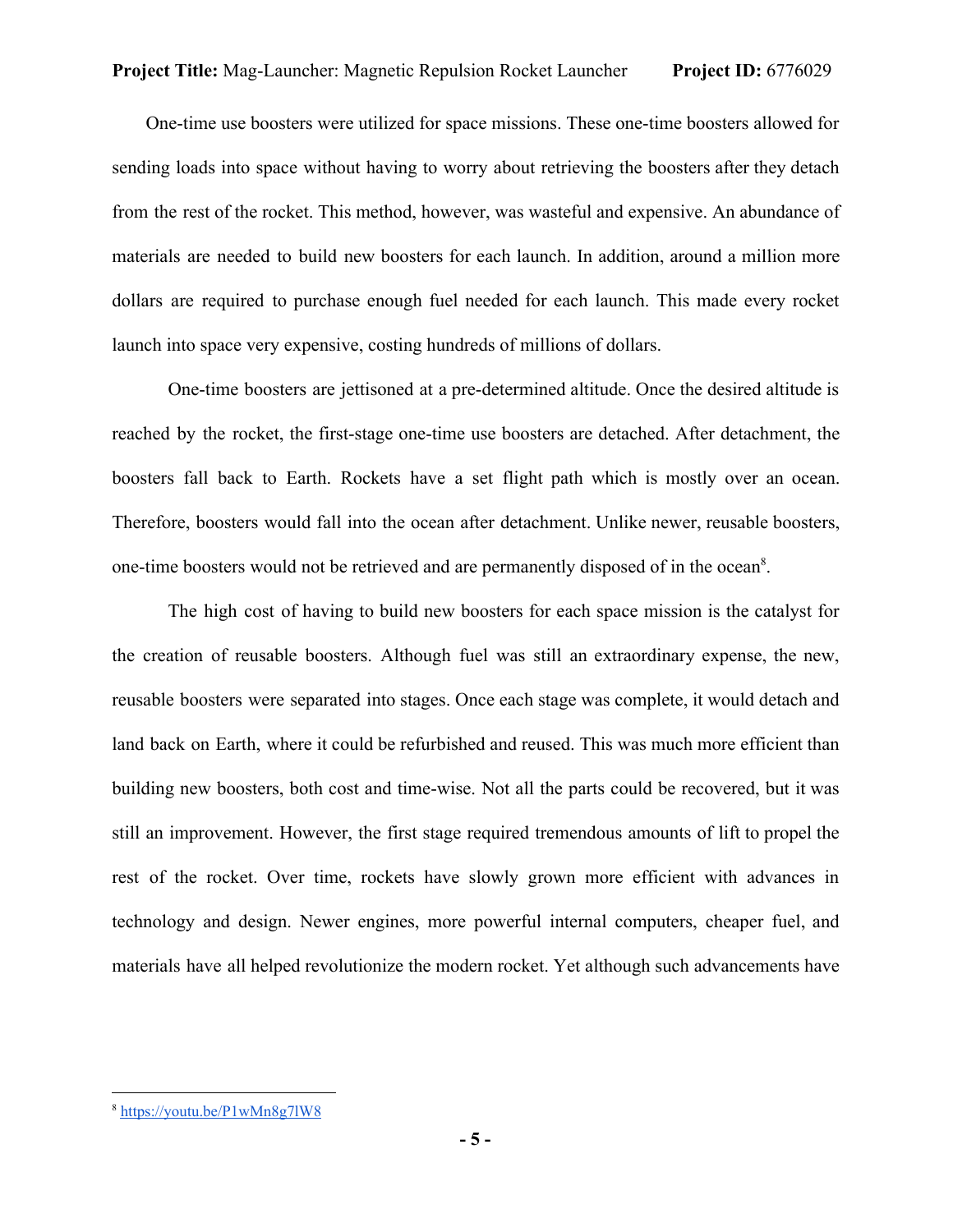efficiency and still a much too high cost of launching rockets.

#### **Future Technology**

Our solution, the Mag-Launcher, is a reusable electromagnetic repulsion system. Our plan for a fuel-efficient method of shipping cargo to space is to create a torus-shaped structure one that incorporates a lot of advanced technologies. These technologies, including advanced electromagnetic repulsion systems, will be used to accelerate a rocket to exceptional speeds. Our hope is to remove most of the cost for fuel, as well as reduce the size or eliminate the need for a first-stage booster.

As previously mentioned, rockets will be placed inside a large torus. The torus will be titled at a specific angle and will be big enough so rockets can fit. Upon further testing and experimentation, the circumference of the torus will be determined. Further information about a small-scale experiment will be provided in the Breakthroughs section. The interior of the structure will be kept in a vacuum, reducing air resistance to virtually nothing, and will speed up

Front View

i



the process of acceleration.

Additionally, rockets would be attached to a rail inside the torus. The rail will help guide rockets as they are being accelerated. The rocket





Wheels

Rail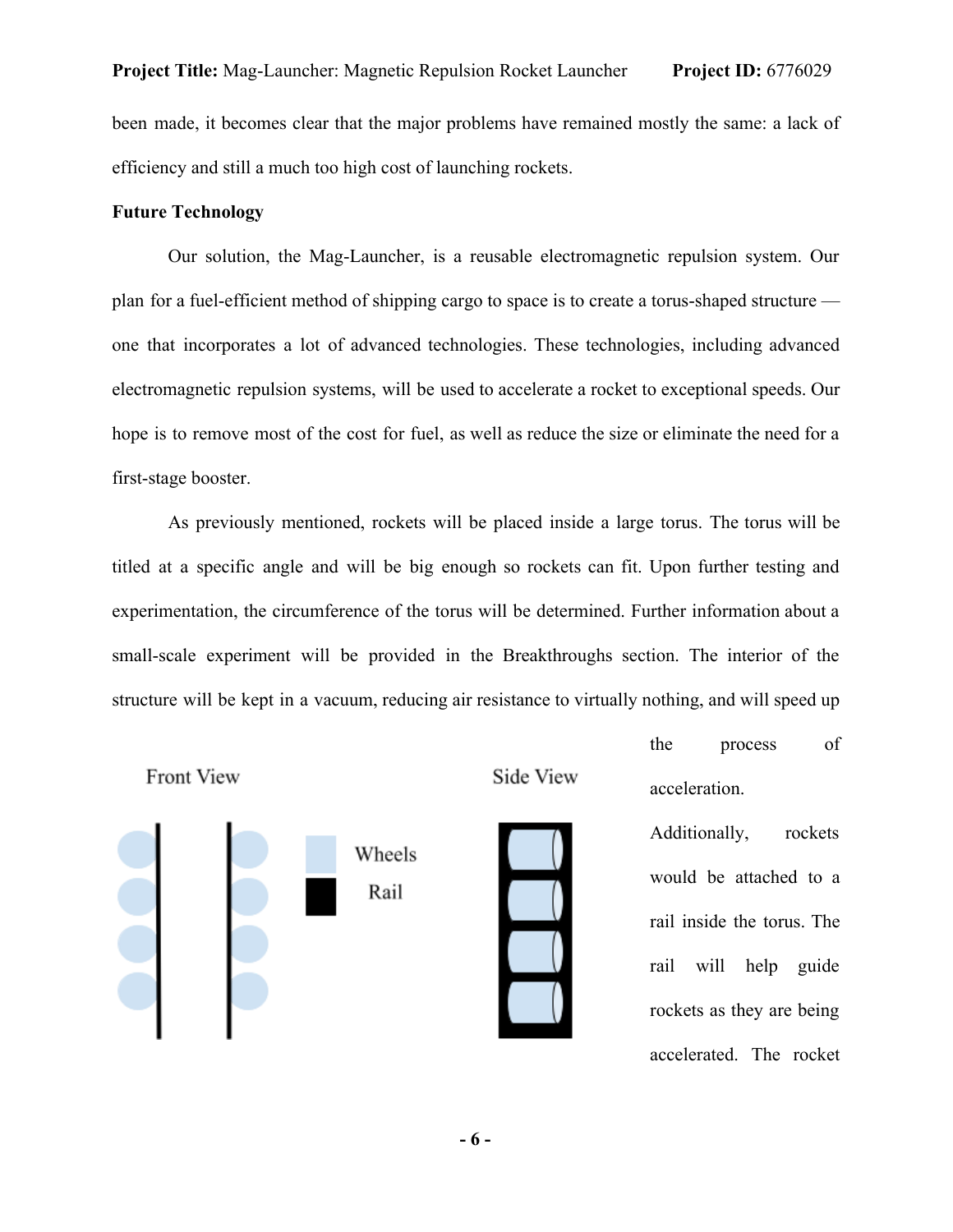#### **Project Title:** Mag-Launcher: Magnetic Repulsion Rocket Launcher **Project ID:** 6776029

will be attached to the rail by using multiple sets of wheels placed in the orientation of the diagram shown. This will ensure that the rocket cannot move in any direction while accelerating. Electromagnets will be lined up distant from each other on all sides of the torus.

By altering which magnets turn on at specific times, the magnetic repulsion will generate a great enough force to accelerate the rocket. The rocket will continue spinning around the torus until the required speed for launch is reached. The spinning of the rockets creates G-forces that would be unbearable for humans, limiting our current design to cargo. Once the desired speed



has been reached, the magnets will generate enough force so that the speed remains constant until launch. A hatch near the top of the torus will open and the rocket will detach from the rail for launch. At this stage, boosters on the rocket will turn on to stabilize the rocket

for its journey into space. Doing this will give it a forceful boost, essentially getting rid of the need for a traditional first stage booster.

This is virtually the same concept as the maglev trains of today, except the magnetic force is being exerted on all sides at greater strengths. The basic technology required to build a functional model of our design is already in place, but the technology is not as advanced as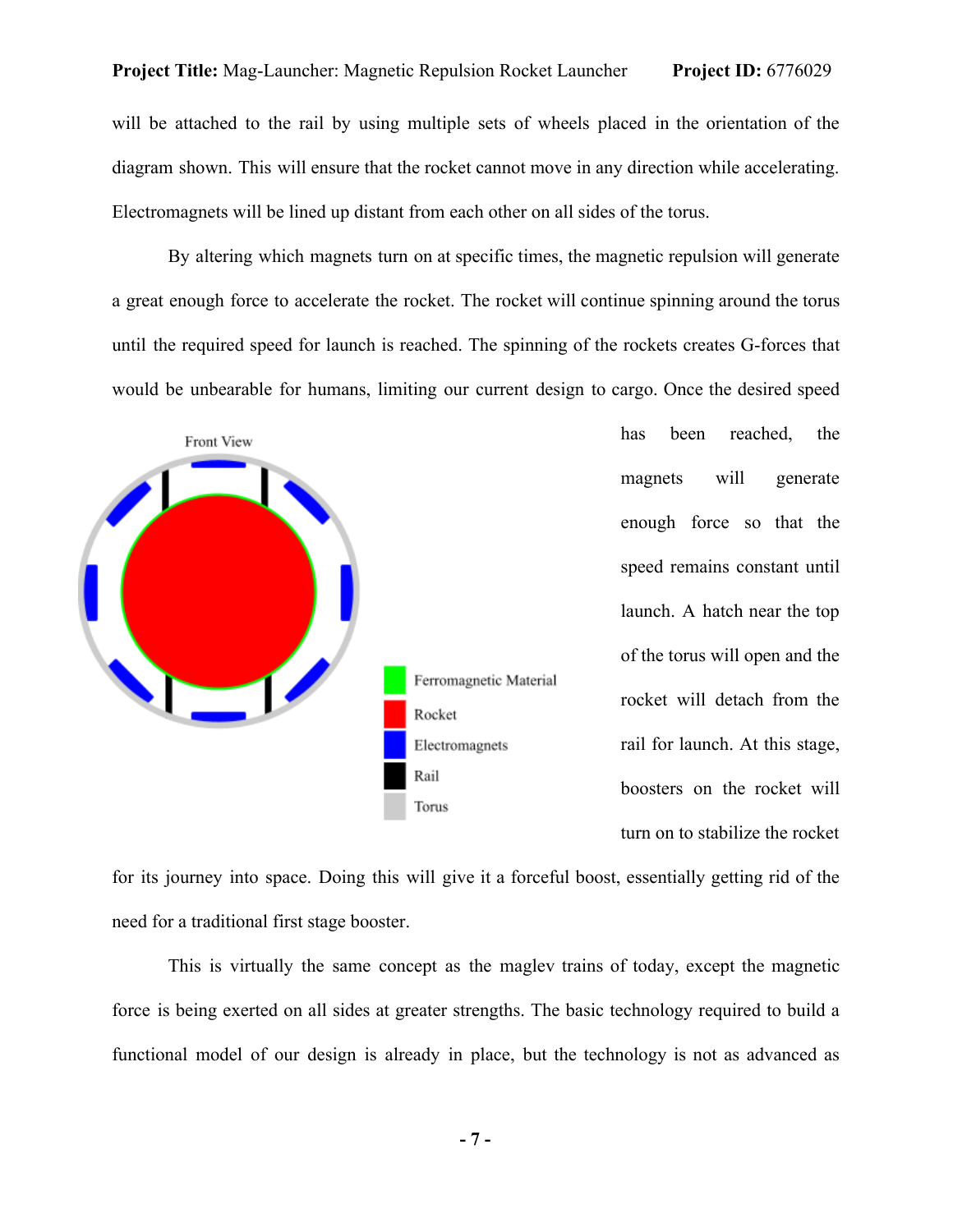## **Project Title:** Mag-Launcher: Magnetic Repulsion Rocket Launcher **Project ID:** 6776029

hoped. For our solution to work, the electromagnets need to consistently exert a large amount of force for longer periods of time. A large, efficient power source that is preferably environmentally friendly is also required. However, developing more efficient methods of space travel is certainly a hot research topic and will most likely develop to fit the Mag-Launcher's needs in ten years, thus potentially making the Mag-Launcher the standard device used for rocket launches.

#### **Breakthroughs**

As previously mentioned, a small-scale experiment has been designed to determine the optimal circumference of the Mag-Launcher system. The experiment will aim to observe the rotations and time required for a rocket to accelerate to a desired speed. Additionally, observations on the structural integrity of the rails will be recorded. The recorded data and observations will then be used to make improvements and perfect the Mag-Launcher.

All components of the Mag-Launcher system will be scaled down so that 1 foot represents 10,600 feet or 2 miles. The independent variable will be the circumference of the torus. The quantifiable dependent variables will be the rotations and time necessary to accelerate to a set speed. The structural integrity of the rails will be a qualitative dependent variable. Finally, the control group will be a torus with a circumference of 40 feet which represents 20 miles. The procedures of the experiment are as follows:

- 1. Design and build a model with a circumference 0.75 and 1.25 of the base model. When starting, the base model will be the control group and have a circumference of 40 feet.
- 2. Once built, test the 2 new models while ensuring all variables other than the circumference are constant.

**- 8 -**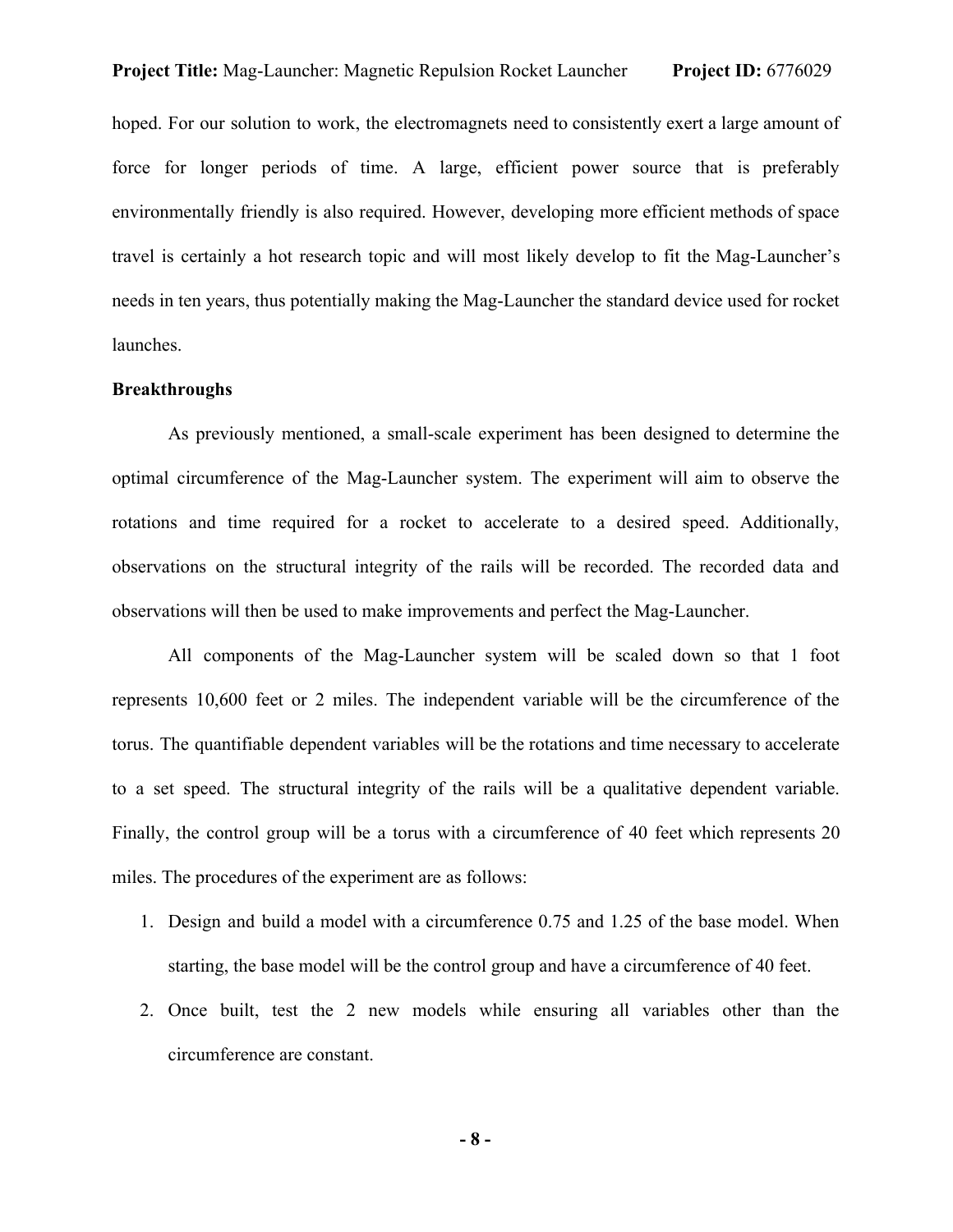- 3. Observe and record data for the 2 models.
- 4. Use the data to compare the 2 models with each other as well as the control model.
- 5. Select the model with the best results.
- 6. Repeat steps 1 5 until the difference between the data of each model is nearly equal with the best model from the previous 2 being the new base model.
- 7. Re-run the selected model so ensure the results are in accord with the original test. If not, repeat steps 1-6.
- 8. Complete further testing with the selected model to eradicate any possible imperfections in the design.

Once the testing is complete, the measurements for the optimal dimensions of the Mag-Launcher will be determined. Scaling up the measurements will provide a design for a life-size system.

#### **Design Process**

Prior to the selection of the proposed torus shaped Mag-Launcher design, other designs were discussed. One of them being a vertical tower magnetic repulsion launch system. It would work in a similar fashion to the Mag-Launcher. A rocket would be placed inside of a tower and electromagnets would vertically launch. Although the rocket would be directly launched upwards, the height of the tower would be too great to build. In order to reach a speed in which a rocket will launch a 100 kilometers using electromagnets, it would require a tower several kilometers high. With current building techniques and materials, it would be impossible to build a robust tower that high. The Mag-Launcher, however, allows for multiple rotations for accelerating. This is ultimately the reason the Mag-Launcher was selected over a tower design.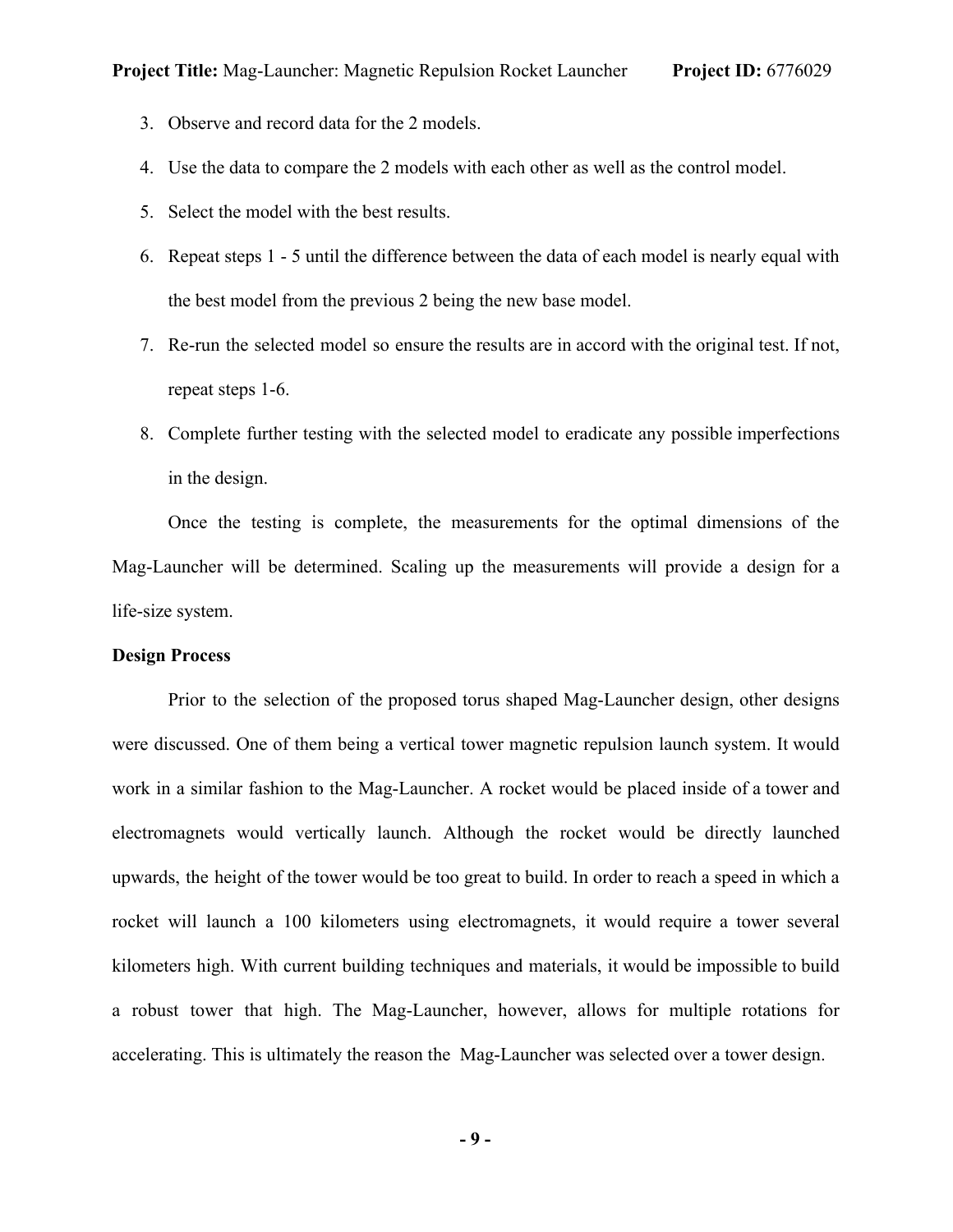Another discussed idea was using a large curved rail. This rail would be lined with electromagnets. A rocket would be attached onto a rail which would steadily curve until it was near vertical. At that point, the rocket would detach and launch. Similar to the tower design, it would be extremely long in order to reach desired speeds. Additionally, maintaining it would be difficult as the rail would be subject to weathering. The Mag-Launcher overcomes the challenge of weathering as it has an outer shell protecting the technology. Thus, the rail idea was not selected as it would be infeasible in reality.

Lastly, using solar powered turbines was another idea considered for the project. Instead of boosters, turbines would be used to launch rockets. The turbines would be powered using a previously charged solar powered battery. The drawbacks of this system were that turbines are not currently powerful enough to launch rockets and they would be useless once the rocket exits the Earth's atmosphere. Whereas the Mag-Launcher works in conjunction with boosters to launch a rocket. The impracticality led to its rejection as the proposed solution to the problem.

#### **Consequences**

The proposed solution has numerous consequences, several of which are major advantages. One of the major advantages of the Mag-Launcher is the reduction of cost. The main reduction of cost comes primarily from the smaller size of rockets. With the Mag-Launcher providing most of the force needed for launch, the first-stage booster size will be reduced or completely eliminated. To supplement this, less fuel will be needed to complete each launch. The reduction of fuel, in turn, leads to less greenhouse gasses being emitted during the process of the launch. Therefore, making the Mag-Launcher more environmentally friendly compared to traditional launch methods. Furthermore, the Mag-Launcher is a reusable system. Consequently,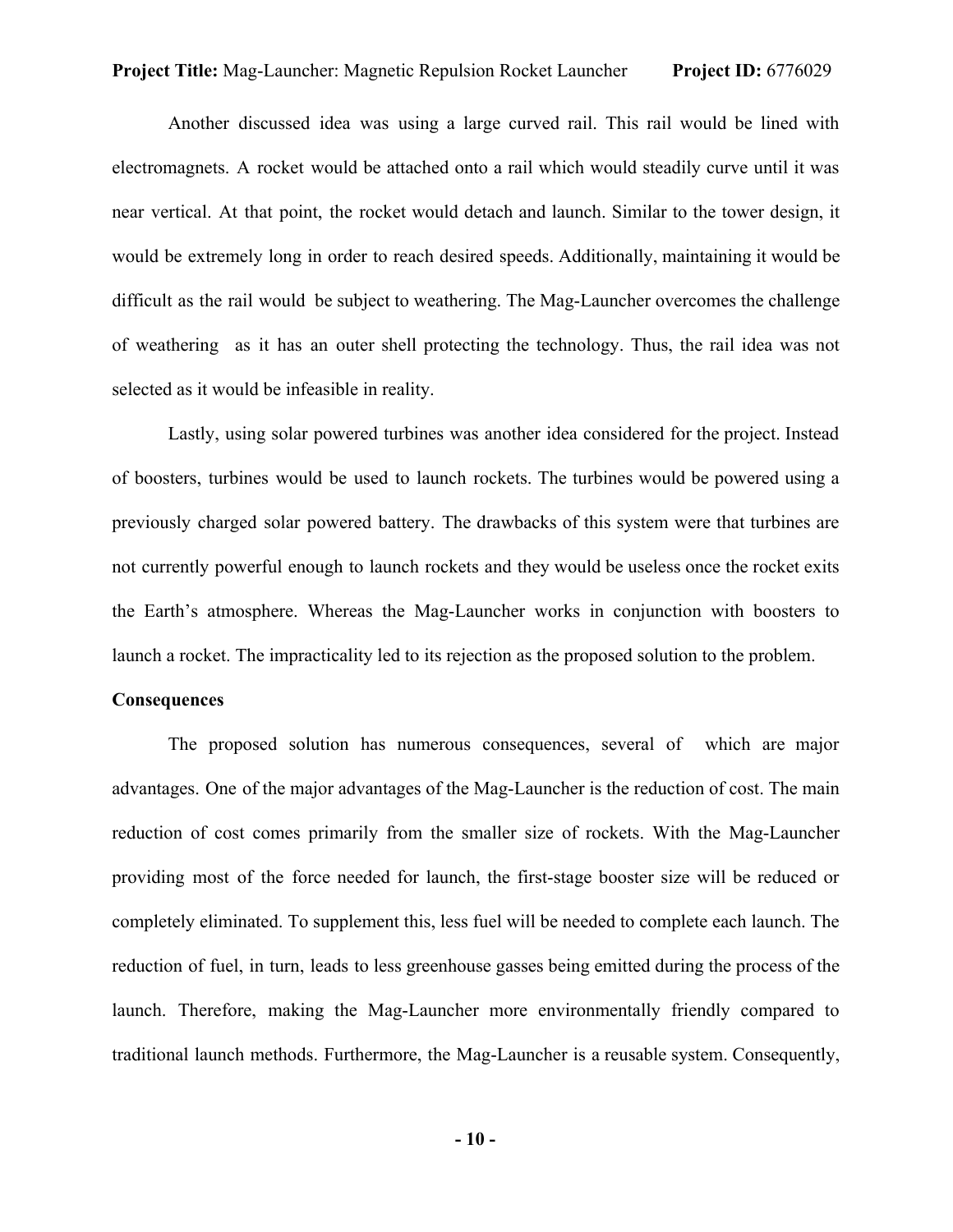# **Project Title:** Mag-Launcher: Magnetic Repulsion Rocket Launcher **Project ID:** 6776029

the cost, in the long term, will be significantly less than current methods. Lastly, the Mag-Launcher can be used for a wide variety of rockets. The total control over the magnets allow for the Mag-Launcher to optimize itself for numerous types of rockets.

But the consequences are not all positive. Despite the benefits, the Mag-Launcher does have some limitations. For instance, there still is the possibility of a malfunction. In addition, because the Mag-Launcher uses electromagnetic repulsion rather than the traditional method of getting a rocket up to high velocities, it is likely that launch times will be longer. This is because magnets don't exert as much force as traditional boosters. This, however, is outweighed by the fact that using electromagnets helps save a plethora of fuel. Also, although in the long run the Mag-Launcher will help save a lot of money when launching rockets, initially, the one-time cost to build the Mag-Launcher will be fairly expensive. Not only will it be expensive, but it will also take a while to complete. With more launches, the cumulative cost will be less than those of traditional methods. Finally, the Mag-Launcher will be subject to weathering. However, the outer shell will be made of a strong alloy to prevent major weathering. Ultimately, however, the benefits of the Mag-Launcher certainly eclipse the negative aspects of it.